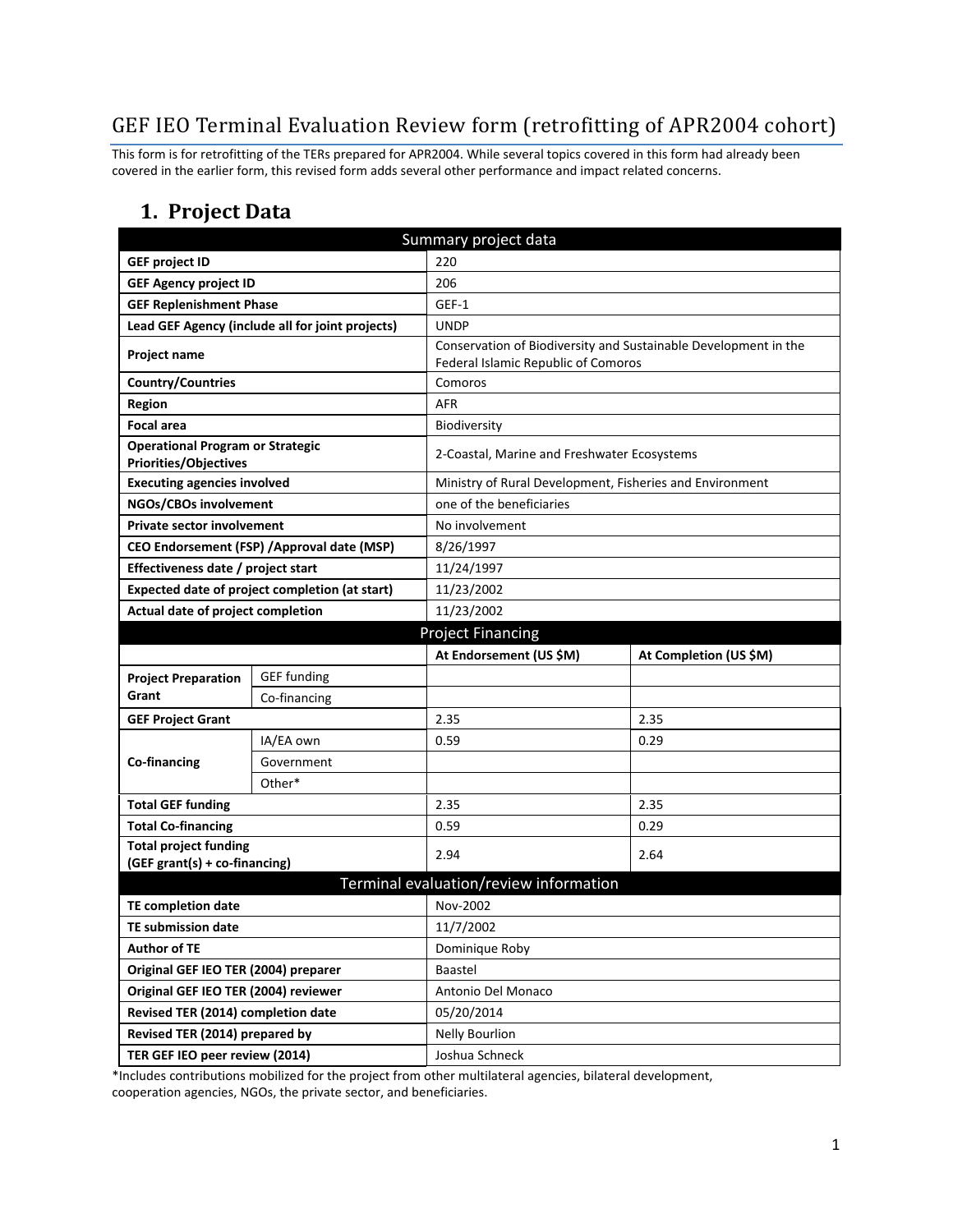### **2. Summary of Project Ratings**

| <b>Criteria</b>                                  | <b>Final PIR</b>         | <b>IA Terminal</b><br><b>Evaluation</b> | <b>IA Evaluation</b><br><b>Office Review</b> | <b>GEF EO Review</b> |
|--------------------------------------------------|--------------------------|-----------------------------------------|----------------------------------------------|----------------------|
| <b>Project Outcomes</b>                          |                          | N/A                                     | N/A                                          | MU                   |
| <b>Sustainability of Outcomes</b>                |                          | N/A                                     | N/A                                          | MU                   |
| <b>M&amp;E Design</b>                            | N/A                      | N/A                                     | N/A                                          |                      |
| <b>M&amp;E</b> Implementation                    | N/A                      | N/A                                     | N/A                                          |                      |
| <b>Quality of Implementation</b>                 | N/A                      | N/A                                     | N/A                                          | UA                   |
| <b>Quality of Execution</b>                      | N/A                      | N/A                                     | N/A                                          |                      |
| <b>Quality of the Terminal Evaluation Report</b> | $\overline{\phantom{0}}$ | -                                       | N/A                                          | MS                   |

### **3. Project Objectives**

#### 3.1 Global Environmental Objectives of the project:

The project document states that the project is to play a lead role in reducing further loss of unique ecosystems and valuable habitats of the Comoros, and to effectively manage biological diversity.

#### 3.2 Development Objectives of the project:

The development objective proposed at the start of the project as described in the PD, is the following: "Through implementation of the biodiversity components of the National Environmental Policy and the Environmental Action Plan, biodiversity conservation contributes to the sustainable development of the Comoros and maintains the islands' unique natural heritage."

The immediate project objectives to be achieved are:

- (1) To create a participatory institutional framework to oversee biodiversity conservation and management at all levels.
- (2) To build the capacity for biodiversity management at the local, regional, and national levels.
- (3) To mobilize financial mechanisms at the national and local levels to ensure the sustainability of biodiversity conservation efforts.
- (4) To establish a national network of marine and terrestrial protected areas in accordance with the priority sites as nationally identified.
- (5) To design and implement action plans for the conservation of species with global significance both inside and outside the national network of protected areas.
- (6) To strengthen public commitment to biodiversity conservation through information and awareness raising activities.
- (7) To initiate environmentally sustainable economic development alternatives to reduce pressure on endangered species and degraded ecosystems.

3.3 Were there any **changes** in the Global Environmental Objectives, Development Objectives, or other activities during implementation?

There was no change reported.

#### **4. GEF EO assessment of Outcomes and Sustainability**

Please refer to the GEF Terminal Evaluation Review Guidelines for detail on the criteria for ratings.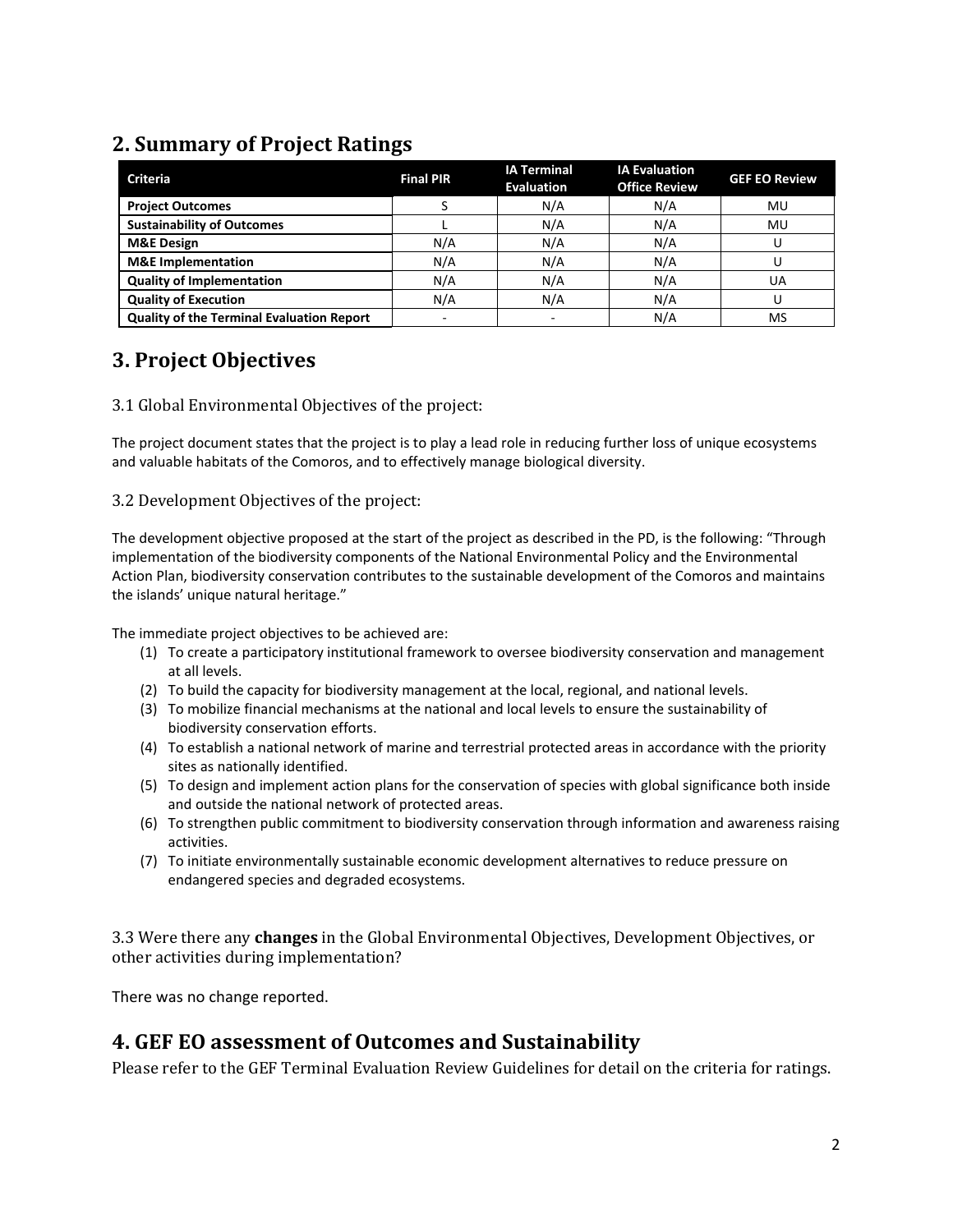Relevance can receive either a Satisfactory or Unsatisfactory rating. For Effectiveness and Cost efficiency, a six point rating scale is used (Highly Satisfactory to Highly Unsatisfactory), or Unable to Assess. Sustainability ratings are assessed on a four-point scale: Likely=no or negligible risk; Moderately Likely=low risk; Moderately Unlikely=substantial risks; Unlikely=high risk. In assessing a Sustainability rating please note if, and to what degree, sustainability of project outcomes is threatened by financial, sociopolitical, institutional/governance, or environmental factors.

Please justify ratings in the space below each box.

| 4.1 Relevance | Rating: Satisfactory |
|---------------|----------------------|
|---------------|----------------------|

The Project for the Conservation of Biodiversity and Sustainable Development in the Comoros is in line with the National orientations, especially with the Environmental Action Plan (PAE) and the National Policy on Environment (PNE). According to the TE, through its various components, the project meets a series of PNE objectives and sub-objectives. The approach selected by the project in order to meet its objectives is also in line with the PNE implementation strategy and action plan which include strengthening or revising of certain laws or sectoral codes concerning protected areas, implementation measures regarding the training of specialists, population education and awareness-raising, and the conservation and development of the national heritage. The project design based on PA participatory management is also consistent with the basic principles of sustainable development adopted by the country. The Declaration on Sustainable Development recognizes the essential character of community participation in the country's development and the fundamental nature of the linkages between sustainable development and sound natural resource management.

The project is also relevant to GEF strategies that focuson conservation of biodiversity. According to the PD, the Comoros Islands have a rich terrestrial ecology and marine biology which is threatened by population pressure. Therefore, this project is relevant to the operational program of the GEF "Coastal, Marine and Freshwater Ecosystems ".

| 4.2 Effectiveness | Rating: Moderately Unsatisfactory |
|-------------------|-----------------------------------|
|-------------------|-----------------------------------|

According to the TE, the project contributed to establishing protected areas and to improving PA management by building capacity of key local actors. TE states that the project activities have had important positive outcomes in that they strengthened capacities, in particular within the grassroot communities, established a legal an operational framework and developed technical skills for the collaborative management and sustainable use of biodiversity. The following results were achieved by the project: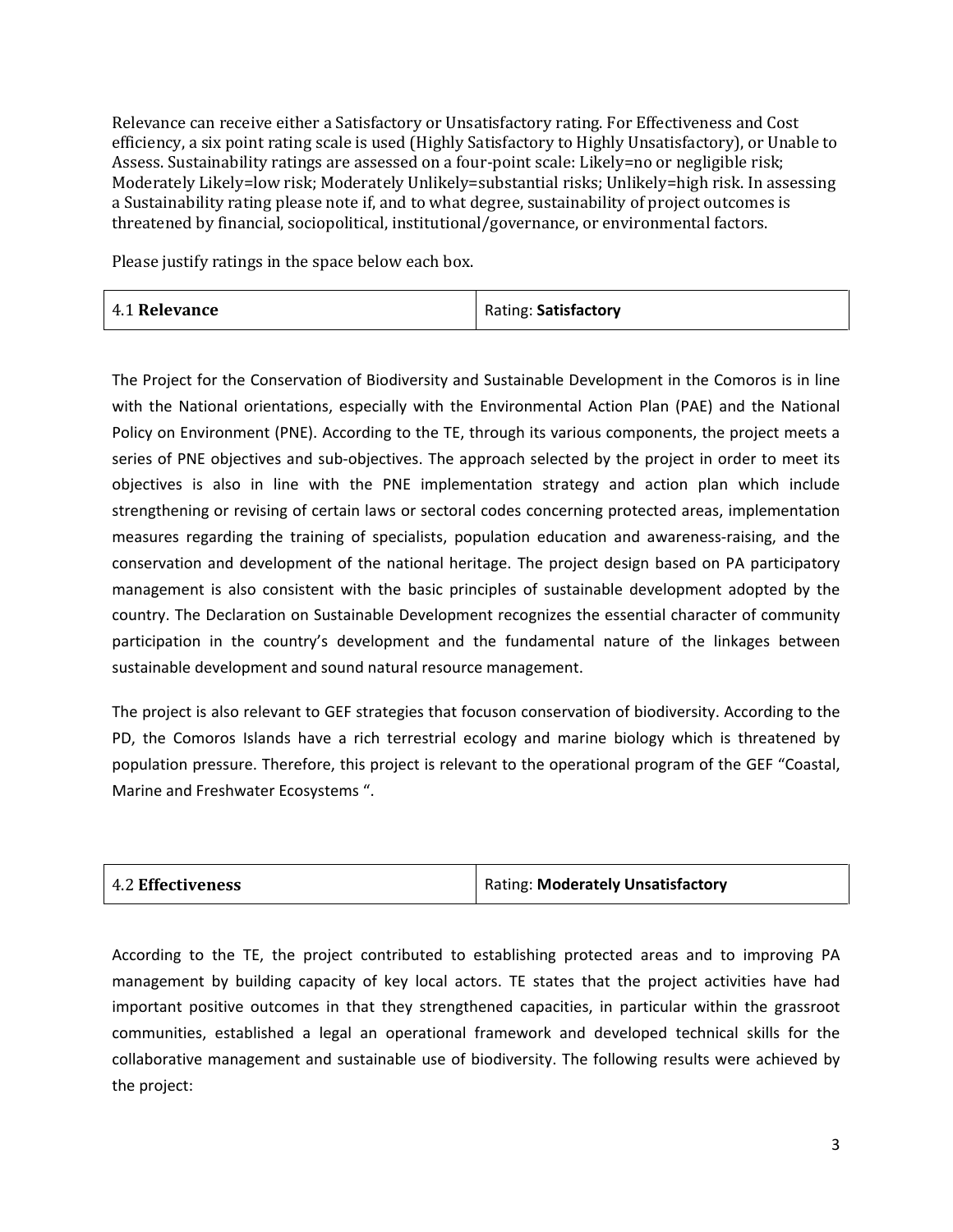- (1) the Mohéli Marine Park is operational with collaborative management agreements with each of the riparian villages. Although they do not know the legal texts, communities are aware of the prohibitions concerning them. Regulations are effectively enforced, in that the violators are denounced by the ecoguards and the public at large.
- (2) The village communities established in the vicinity of Livingstone fruit bat nesting sites were made aware of the significance of the conservation of this species. This resulted from their involvement with Action Comores in identifying areas to be protected and steps to be taken to preserve nesting sites.
- (3) The Marine Turtle conservation Action Plan is being implemented in coordination with project partners and the communities concerned.
- (4) Partnerships were created with several organizations, the Centre of the Study and Discovery of Marine Turtles of La Réunion, the Jersey Wildlife Trust the Bristol Zoo, Action, Comores UK and Megaptera, which will be involved in the conservation of threatened species.
- (5) A considerable sum of knowledge was acquired by the project team in terms of project management, negotiating with the communities, teamwork, and participatory management of protected areas with grassroot communities.

However, some major gaps in the achievement of objectives were noticed by the TE. The efforts made within the project resulted mainly in the establishment of structures and the elaboration of basic documents. One of the project main objectives was to create a PA network. The process of the creation of protected areas is under way but it needs to be consolidated and supported to ensure durability, at the time of TE, only one PA had been established. According to the TE, it is also important to support mobilization of the expertise developed within the project as it is not yet incorporated in any structure and the entities in charge of environment have developed no expertise in connection with the establishment of a protected area based on collaborative management agreements with village communities. Moreover, another major objective of the project that was not achieved is the creation of a trust fund. Finally, the last major shortcoming was that only one specie (marine turtle) was the subject of an action plan, while the PD identified three species for priority conservation.

| Rating: Moderately Satisfactory |
|---------------------------------|
|                                 |

Overall the efficiency of the project is Moderately Satisfactory.

According to the TE, information on the inputs (financial and human resources) allocated for the implementation of each project activity was absent, and therefore it was difficult to evaluate the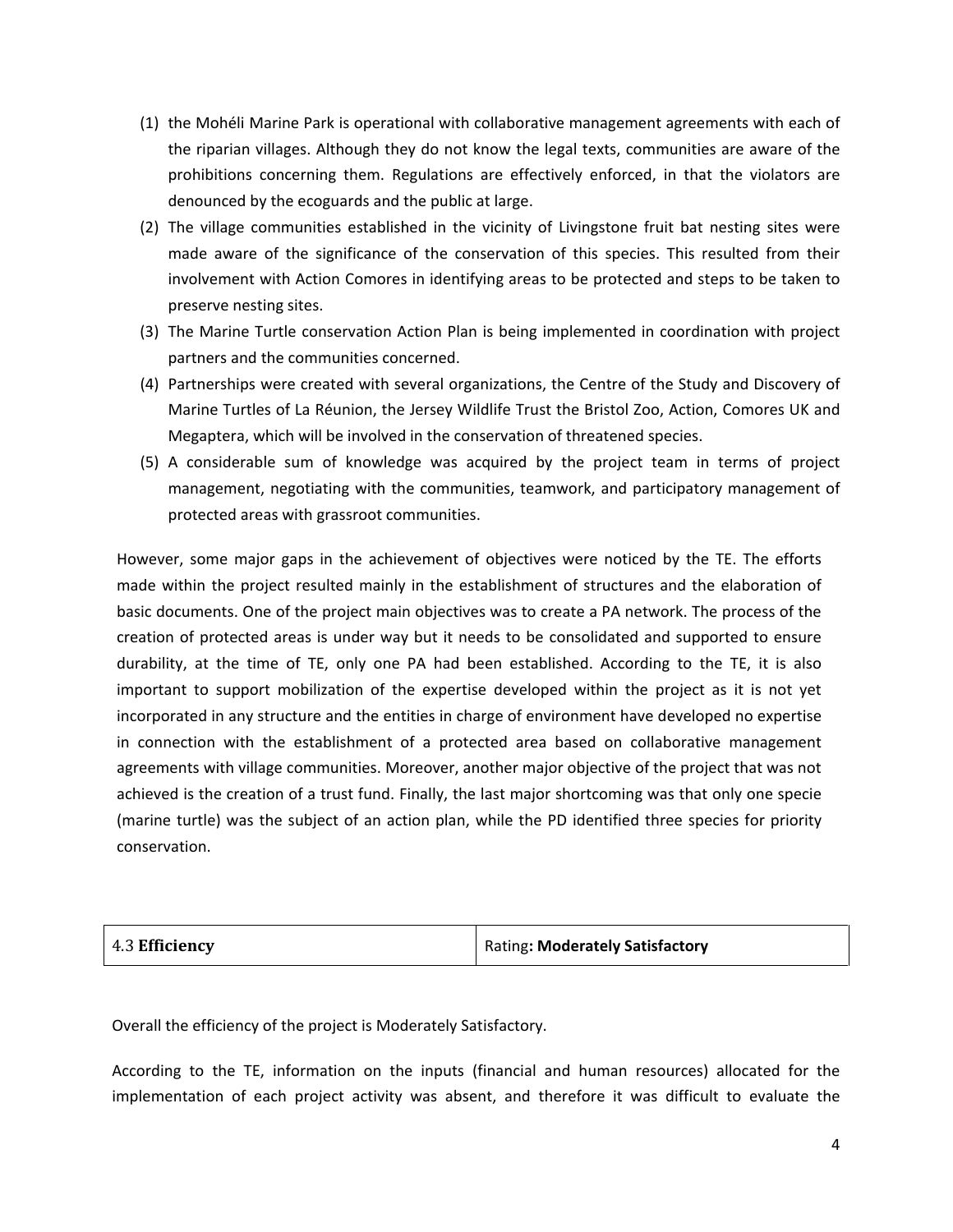efficiency of the project. An activity budget was established only as projections and only for two years, and it is impossible to know the actual use that was made of the resources budgeted for this period.

However, according to the TE, there was "a disproportion between the objectives as initially set and the resources allocated to achieve them, in terms of time". This project based on an iterative approach and working with the village populations to interest and involve them in the collaborative management process as envisioned, while also undertaking the elaboration of the legal texts to frame the process, raising awareness among the public at large, establishing a sustainable funding mechanism, formulating action plans for the conservation of threatened species and other activities would have required considerably more time. The project attempted to develop all the capacities required for biodiversity conservation in a difficult context, a politically unstable one, where everything had to be done. A larger team might not necessarily have made the task easier. The TE states that the only requirement was that key positions be filled by very competent people.

Moreover, the fact that the location of the coordination office in Moroni, Ngazidja is far from the main project implementation site caused delays in management and operations and a doubling of certain expenses. The fact that the language for communication and production was English also caused some delays in project implementation as none of the Comorians on the team, except the technical advisor, were proficient in this language.

The Capacity 21 funds were not allocated to the project. Thus, the total budget available to implement the project was cut by US\$595,000. This situation necessitated negotiations with other financial partners, such as the French cooperation. In the end, additional funds were allocated to the project to offset this budget cut, in addition to unforeseen gains.

A last point that needs to be mentioned is the fact that some of the Target for Resources Assignment from the Core (TRAC) resources were used for non-project activities, which took away some resources allocated to project implementation, but without really impacting its efficiency. The TE does not specify why this happened.

| 4.4 Sustainability | Rating: Moderately Unlikely |
|--------------------|-----------------------------|
|                    |                             |

The overall sustainability of the project is rated as moderately likely.

The process of creating protected areas is underway and the population is increasingly aware of the importance of protecting these areas to promote the sustainable use of biodiversity. The grassroot communities are the direct project beneficiaries, the project team thus focused its information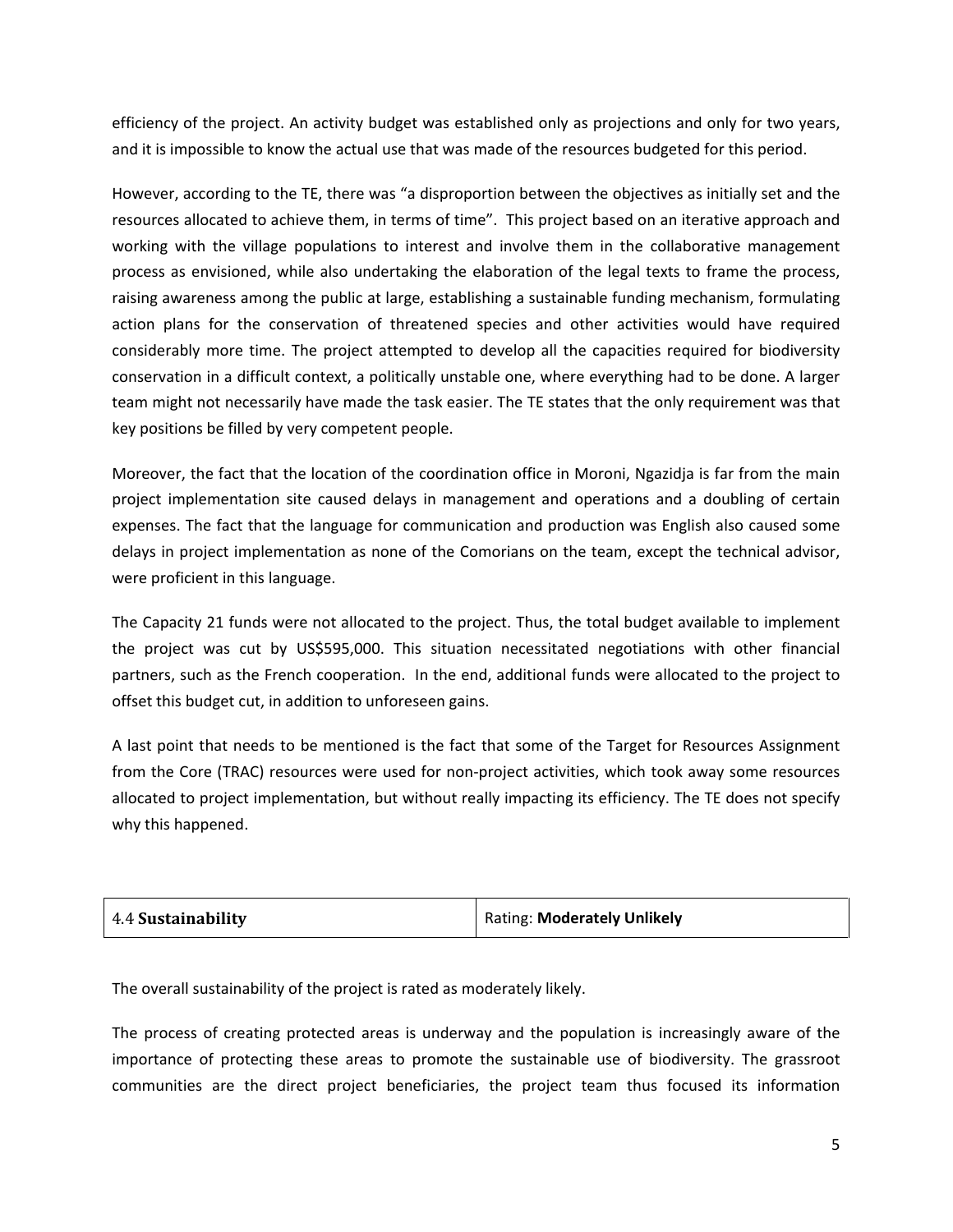gathering efforts regarding the impact of the project on the villages involved in the Park collaborative management. The village communities have been made aware of the prohibition measures and appear to abide by them. In general, they also seem to understand well the collaborative management agreements signed by the associations. However, the development of the Mohéli Marine Park was limited to the coastal and marine areas in the southern part of Mwali island, without including the land areas upstream. According to the TE, this decreases the chances of conservation of the ecosystems and resources of the coastal marine environment which is exposed to the impacts of the activities and deforestation occurring within watershed located upstream of the Park shores.

Financing of Mohéli Marine Park operations is not assured. The project did not put into place stable and autonomous sources of funds based on which it could have implemented biodiversity conservation projects. External funding is thus required to ensure the continuity of those measures.

The village communities have not acquired sufficient capacities to negotiate collaborative management agreements. This may come from the fact that they have not been associated with the decision process which led to the identification of the Park's management scheme and management plan.

There is also a lack of an operational mechanism to support integration of biodiversity and environmental concerns in sectoral policies.

Moreover, the institutional context did not permit the creation of the National Council for Sustainable Development, which would have contributed to institutional sustainability because of an increased capacity for independent planning.

Finally, training did not always contribute to filling the gaps in terms of capacities to assume functions required to design and implement conservation actions using a participatory approach. Mobilization of the expertise developed within the project was not incorporated in any structure and the entities in charge of environment have developed no expertise in connection with the establishment of a protected area based on collaborative management agreements with village communities.

#### **5. Processes and factors affecting attainment of project outcomes**

5.1 Co-financing. To what extent was the reported co-financing essential to the achievement of GEF objectives? If there was a difference in the level of expected co-financing and actual co-financing, then what were the reasons for it? Did the extent of materialization of co-financing affect project's outcomes and/or sustainability? If so, in what ways and through what causal linkages?

According to the PD, the expected financing was a joint contribution of UNDP-GEF of US\$2.3 million representing 80% of the total budget, and of the UNDP Capacity 21 Programme of US\$0.6 for the remaining 20%.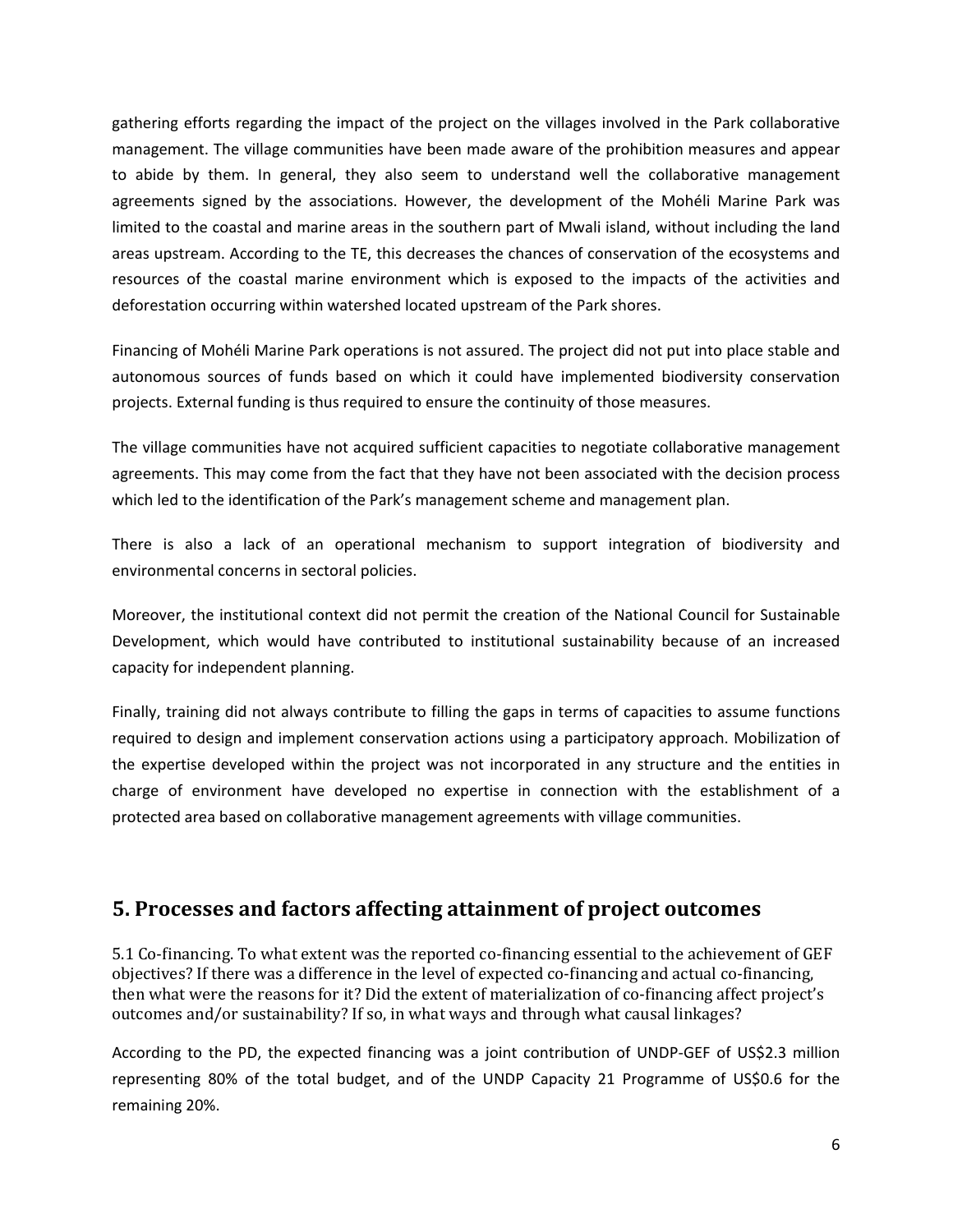However, during most of the implementation, the Capacity 21 funds were not allocated to the project and it is only during the last quarter of 2001 that it was definitely confirmed that they would not be allocated. According to the TE, this confirmation was not accompanied by an official letter from UNDP specifying that the amount initially allocated would not be available. The total budget available to implement the project was thus cut by US\$0.6 million. Since the contract was passed directly with the Government, IUCN, as an executing agency, could not negotiate nor demand that UNDP meet its commitment. The TE states that as a result, the project found itself compelled to seek additional financial resources. This consisted in negotiations aimed at having the French Government bear the cost of the TA's salary under a cofounding arrangement and a request for support to the French Cooperation.

Additional funds were thus allocated to the project to offset this budget cut, in addition to unforeseen gains:

- (1) an amount of US\$150,000 from TRAC resources, an internal UNDP fund, was allocated to the project in May 2002 to cover the costs of equipment procurement and operationalizing the PMM, the training costs of the UNDP programme officer and the operationalizing of the DGE.
- (2) An amount of US\$83,420 from UNDP resources was allocated informally (no formal documents) for the elaboration of the projected trust fund arrangement.
- (3) In 2002, an amount of US20,000 from the French Cooperation was attributed for the inauguration of the PMM and for awareness and information activities such as the Turtle Newsletter.
- (4) Gains were recorded as a result of favourable currency exchange rates, increasing the budget by an amount of US\$88,000.
- (5) In 2002, the project was awarded the Equator Prize in the amount of US30,000.

The impact of non-disbursement of Capacity 21 funds concerned mainly the amounts allocated to the technical advisors, the consultants, training activities and supervision by IUCN (TE, pg.18). For the locally-managed budget, the shortfall concerns mainly travel and mission expenses, some training costs within workshops, expenses for office maintenance, equipment and field material and education and awareness-raising material, insurance and operation and maintenance costs for the project vehicle and boat, and the fund for conservation activities. Therefore, even though the project came up short of the expected cofinancing, it did not have major impact on the outcomes.

5.2 Project extensions and/or delays. If there were delays in project implementation and completion, then what were the reasons for it? Did the delay affect the project's outcomes and/or sustainability? If so, in what ways and through what causal linkages?

The project did not experience major delays. Some minor delays were recorded by the TE, however they did not have any impact on the overall project schedule: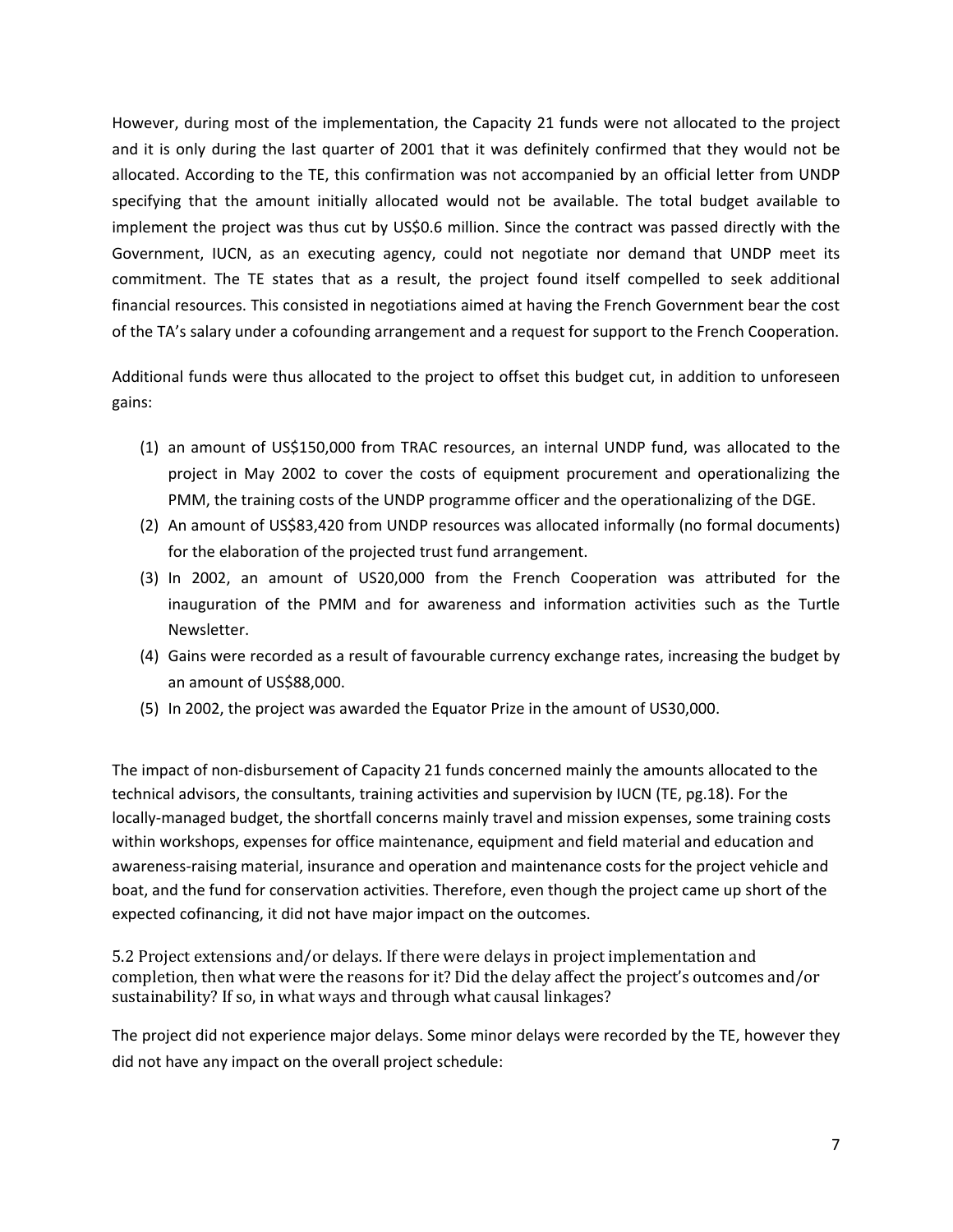- (1) The direct payment request procedure is a long one and, on several instances, project schedule was affected by disbursement delays. UNDP's control of each expenditure normally takes one month, but sometimes required more time.
- (2) The location of the coordination office in Moroni, Ngazidja, reduces the relevance of the TA and NC who find themselves removed from the main project implementation site. This causes delays in management and operations and a doubling of certain expenses.
- (3) Upon the departure of staff members holding key positions within the team, it had been suggested that UNDP recruitment procedures be followed. This was the subject of a recommendation by the Steering Committee at the time of the replacement of the national project coordinator. This recommendation was subsequently invalidated by the General Director of Environment. This had an impact on project activities, due to the additional work involved and resulting delays.

5.3 Country ownership. Assess the extent to which country ownership has affected project outcomes and sustainability? Describe the ways in which it affected outcomes and sustainability, highlighting the causal links:

The ownership from the local community was strong. However, ownership from the government was very weak. According to the TE, except for the Mwali Regional Environment Service, which collaborated closely with the project, the DGE did not support significantly the project and failed to understand the role expected of the Government in terms of providing orientations and guidance to the project as the legal executing agency. No administrator in charge of protected areas was appointed at the General Directorate for Environment, which means that there was no guarantee that the project staff would be able to implement the expected activities. Thus, ownership from the DGE was a failure and this could have an impact on the sustainability of the project gains as it is not yet operating independently.

#### **6. Assessment of project's Monitoring and Evaluation system**

Ratings are assessed on a six point scale: Highly Satisfactory=no shortcomings in this M&E component; Satisfactory=minor shortcomings in this M&E component; Moderately Satisfactory=moderate shortcomings in this M&E component; Moderately Unsatisfactory=significant shortcomings in this M&E component; Unsatisfactory=major shortcomings in this M&E component; Highly Unsatisfactory=there were no project M&E systems.

Please justify ratings in the space below each box.

| 6.1 M&E Design at entry | Rating: Unsatisfactory |
|-------------------------|------------------------|
|                         |                        |

The M&E design is rated as Unsatisfactory.

One of the weaknesses in project preparation and design mentioned by the TE is the project logframe. The indicators identified focus on verifying the completion of activities rather than the achievement of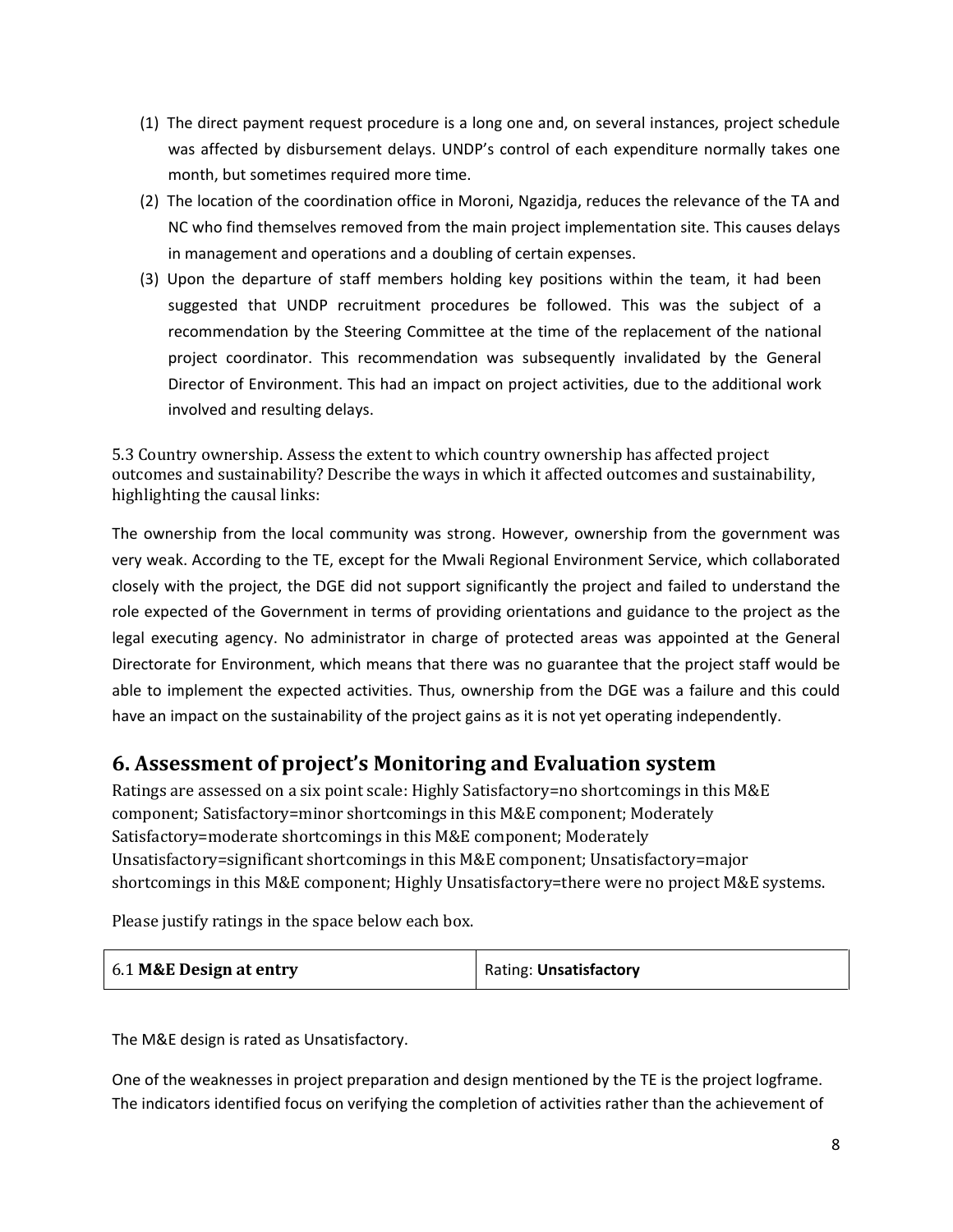outputs or outcomes intended as a result of the activities. Therefore, this had an impact on project implementation as in some cases the project focused on activity completion without adequately monitoring the effects of the activity on the ultimate beneficiaries. In addition, the logframe did not specify explicitly the direct and indirect actual beneficiaries of each output and sub-output, which would have helped the project team to better monitor project outcomes.

Moreover, the PD does not mention any M&E plan.

| 6.2 M&E Implementation | Rating: Unsatisfactory |
|------------------------|------------------------|
|------------------------|------------------------|

The M&E implementation is Unsatisfactory.

The administrative authorities in charge of project monitoring were DGE, MPE General Secretary, and the GEF Focal Point. According to the TE, the M&E was very weak, one of the reason would be the work overload experienced by the project team probably did not permit adequate monitoring of the effects of the activities, another reason could be the choice of indicators that did not allow for optimal use of the time and effort invested in the Monitoring & Evaluation exercises.

The TE recommends that when using a Project Steering Committee, Project Advisory or Overseeing Committee, it is imperative to explain clearly what their roles are to ensure that their decisions and recommendations are respected. Moreover, if and when formulating a new budget, care should be taken to include appropriate financial resources to enable adequate monitoring and evaluation of each activity.

#### **7. Assessment of project implementation and execution**

Quality of Implementation includes the quality of project design, as well as the quality of supervision and assistance provided by implementing agency(s) to execution agencies throughout project implementation. Quality of Execution covers the effectiveness of the executing agency(s) in performing its roles and responsibilities. In both instances, the focus is upon factors that are largely within the control of the respective implementing and executing agency(s). A six point rating scale is used (Highly Satisfactory to Highly Unsatisfactory), or Unable to Assess.

Please justify ratings in the space below each box.

| 7.1 Quality of Project Implementation | Rating: Unable to assess |
|---------------------------------------|--------------------------|
|                                       |                          |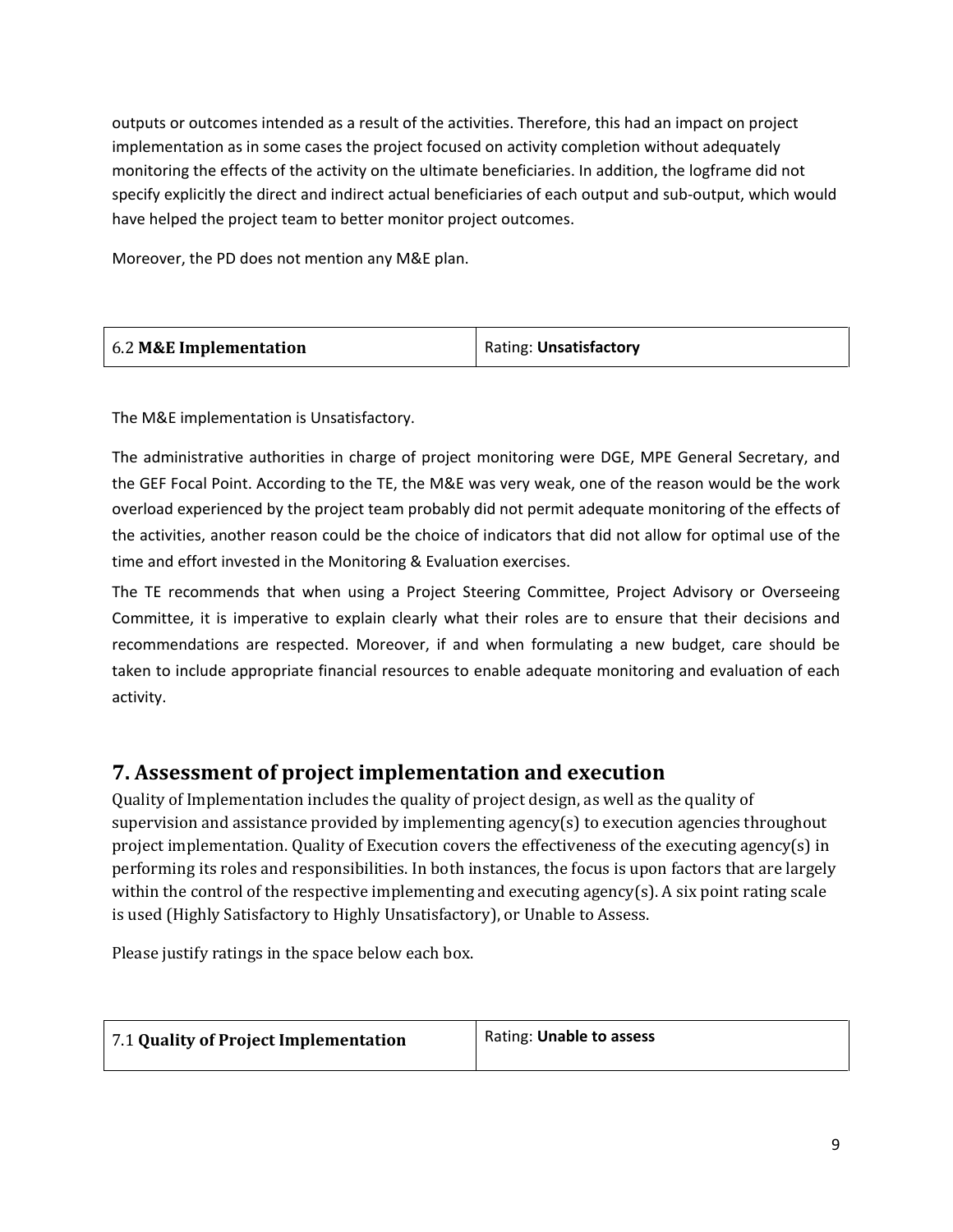The quality of project implementation cannot be assessed given the very limited information available.

The support from UNDP was required in view of the lack of national capacities to meet urgent needs in biodiversity conservation and sustainable development. In the Comoros, UNDP provided its support several times before this project (for the elaboration of an Environmental Action Plan, for a reflection exercise on sustainable development during which the Comorian Government adopted its Declaration on Sustainable Development, etc.)

During this project, the additional raised funds were managed by UNDP. However, in the TE and in the PIR there is no information on the quality of UNDP support.

| <b>7.2 Quality of Project Execution</b> | Rating: Unsatisfactory |
|-----------------------------------------|------------------------|
|                                         |                        |

According to the PD, the project is executed by the Ministry of Production and Environment (MPE) of the Comorian Government, with the technical assistance of the Eastern Africa Regional Office of the World Conservation Union (IUCN). The MPE is the Executing Agency and it devolves its responsibilities as regards project activities planning and management to the Directorate General of Environment (DGE).

An issue that was mentioned by the TE but which seems to have affected only slightly project implementation is the high turnover of key individuals in charge of execution. For example, the National Coordinator, the Chief Technical advisor and the Natural Resource Management Technical advisor, among others, left and were replaced during the implementation phase. This had an impact on project activities, due to the additional work resulting from the recruitment procedures and the resulting delays in implementation.

The TE states that the support provided by the IUCN Eastern Africa Regional Office was not always adequate in terms of technical expertise and presence on the ground. Moreover, the DGE did not support significantly the project and failed to understand the role expected of the Government in terms of providing orientations and guidance to the project as the legal executing agency. According to the TE, there was no administrator in charge of protected areas that was appointed at the General Directorate for Environment. This means that there was no guarantee that the project staff would be able to continue the activities and the process that they have been implementing.

The project was reviewed by the Steering Committee once per year in order to receive feedback on project management and implementation. However one of the recommendations of the Steering Committee has been invalidated by the General Director of Environment which impinged upon the role of the Steering Committee and made this project management structure inefficient

Overall the project execution is Unsatisfactory.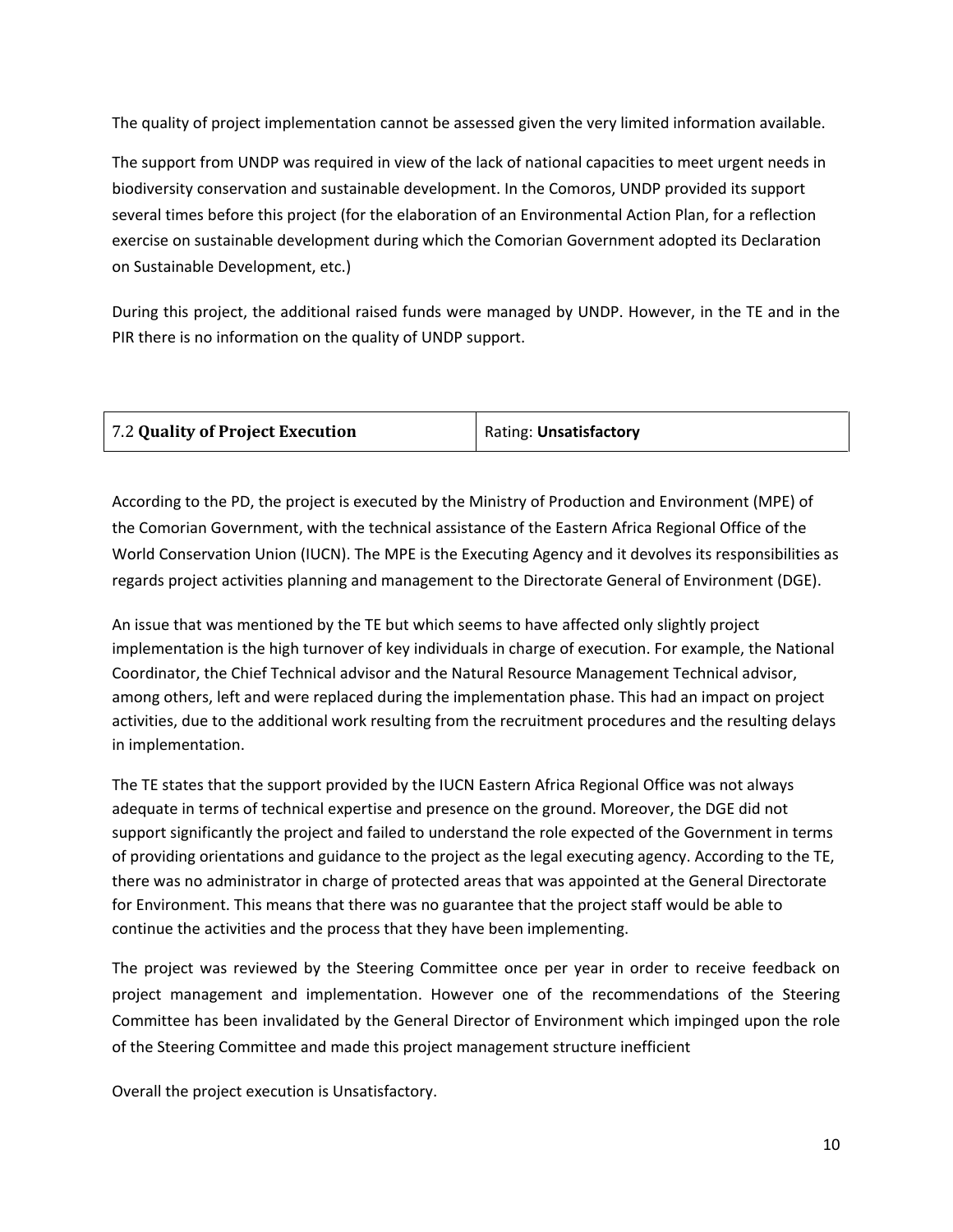#### **8. Assessment of Project Impacts**

8.1 Environmental Change. Describe the changes in environmental stress and environmental status that occurred by the end of the project. Include both quantitative and qualitative changes documented, sources of information for these changes, and how project activities contributed to or hindered these changes. Also include how contextual factors have contributed to or hindered these changes.

The main results obtained in terms of environment are positive, according to the TE, and the project achieved the objective of rapidly producing visible results in view of the urgent need to act for the protection of environment in the Comoros by establishing and inaugurating the Mohéli Marine Park (PMM). Studies monitoring the coral reef health status noted a regeneration of corals in some areas within the PMM. PMM riparian populations declare they saw an improvement in marine resources and their availability in PMM territory since regulations were implemented.

8.2 Socioeconomic change. Describe any changes in human well-being (income, education, health, community relationships, etc.) that occurred by the end of the project. Include both quantitative and qualitative changes documented, sources of information for these changes, and how project activities contributed to or hindered these changes. Also include how contextual factors have contributed to or hindered these changes.

According to the TE, an impact resulting from the stricter fishing regulations was to heighten the existing conflict among fishermen between those using lines and others using nets and guns.

No other socioeconomic impacts are mentioned in the TE and in the PIR.

8.3 Capacity and governance changes. Describe notable changes in capacities and governance that can lead to large-scale action (both mass and legislative) bringing about positive environmental change. "Capacities" include awareness, knowledge, skills, infrastructure, and environmental monitoring systems, among others. "Governance" refers to decision-making processes, structures and systems, including access to and use of information, and thus would include laws, administrative bodies, trustbuilding and conflict resolution processes, information-sharing systems, etc. Indicate how project activities contributed to/ hindered these changes, as well as how contextual factors have influenced these changes.

a) Capacities

The project had an impact on the village communities. Although they do not know the legal texts, they are aware of the prohibitions concerning them. Regulations are effectively enforced but sanctions are not always applied. The village communities have been made aware of the prohibition measures and appear to abide by them thanks to the training and awareness activities carried out by the project. The collaborative management agreements signed by the associations are generally well understood by the communities.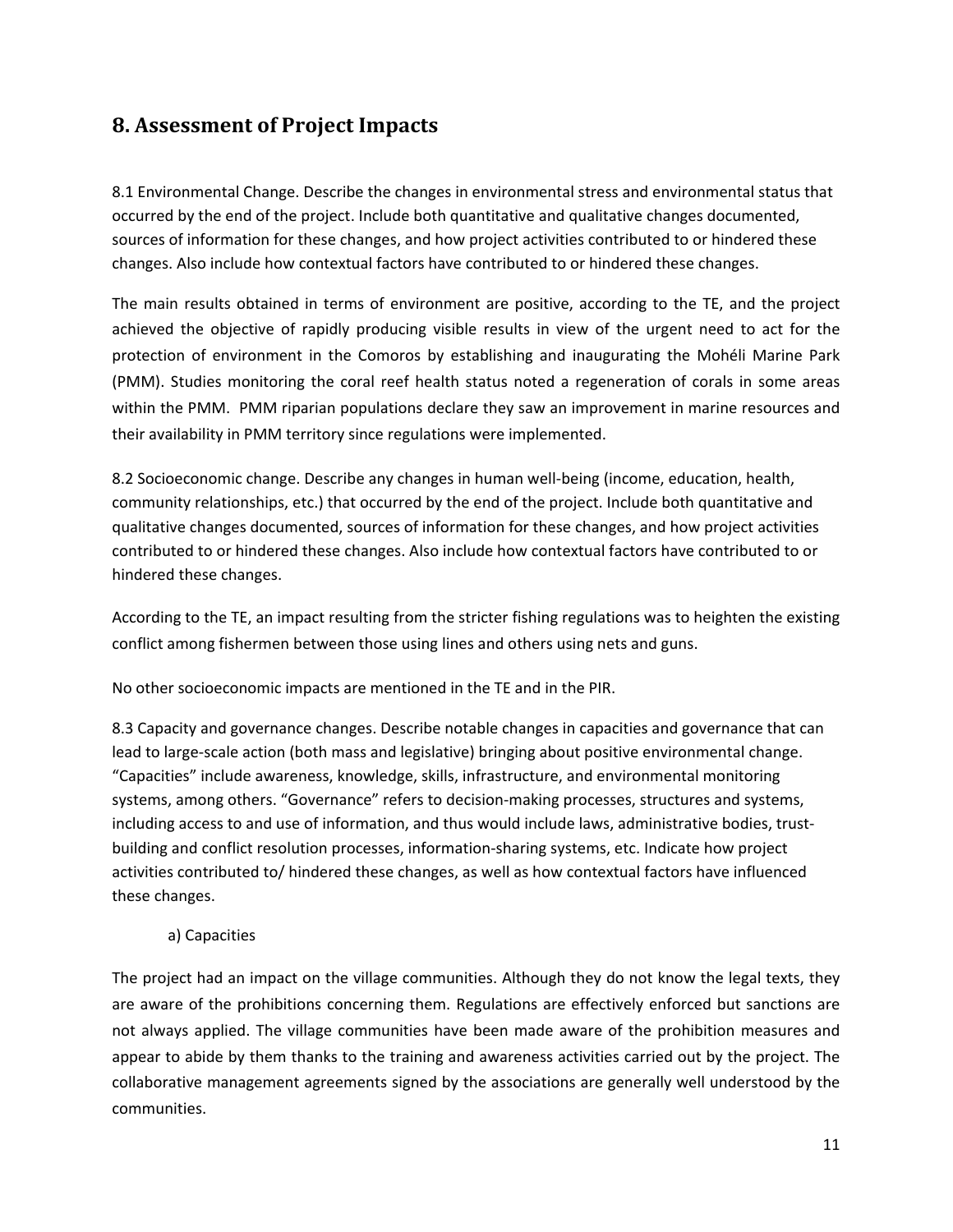Additionally, the capacities of the management committee were developed in line with the role it is to play in managing the Park. However, due to its recent creation, it was not possible to reach a degree of self-sufficiency enabling it to manage the Park in a manner that would take into consideration the interests of the ten villages and the other stakeholders.

The development of the capacities of the administrative authorities in charge of environment to provide orientations for the conservation measures targeted within the project failed to produce the expected impacts. According to the TE, the DGE remained on the sidelines, with the project nevertheless providing it occasional logistical support, mostly by responses to ad hoc requests, while also depending upon this body to approve all expenditures in connection with project activities.

#### b) Governance

The implementation of this project allowed for the elaboration of the Conservation Action Plans for threatened species. CAPs for marine turtles, the Livingstone fruit bat and the coelacanth involved the participation both of the village communities concerned by these resources and of partner individuals or scientific institutions. However, the CAPs for the Livingstone fruit bat and the coelacanth are yet to be implemented, only the marine turtle CAP could be implemented during the project.

8.4 Unintended impacts. Describe any impacts not targeted by the project, whether positive or negative, affecting either ecological or social aspects. Indicate the factors that contributed to these unintended impacts occurring.

According to the TE, the associations in seven of the ten PMM villages received support for IGAs: ecotourism infrastructure projects in the three pilot villages received financing (bungalow, food service areas) ; three other villages received a motorized boat; one village purchased a coffee bean huller. The ecotourism infrastructures are operational and the motorized boats and the huller were delivered. It is not clear, however, that those measures targeting village associations are adequately offsetting the losses resulting from prohibitions and restrictions ensuing from the establishment of the PA. Individuals particularly penalized are the fishermen using guns and nets who invested in their production equipment and to whom no compensation is provided. Neither do the women who can no longer exercise their fishing activities, catching octopus and using tephrosia, benefit from measures provided by the project.

8.5 Adoption of GEF initiatives at scale. Identify any initiatives (e.g. technologies, approaches, financing instruments, implementing bodies, legal frameworks, information systems) that have been mainstreamed, replicated and/or scaled up by government and other stakeholders by project end. Include the extent to which this broader adoption has taken place, e.g. if plans and resources have been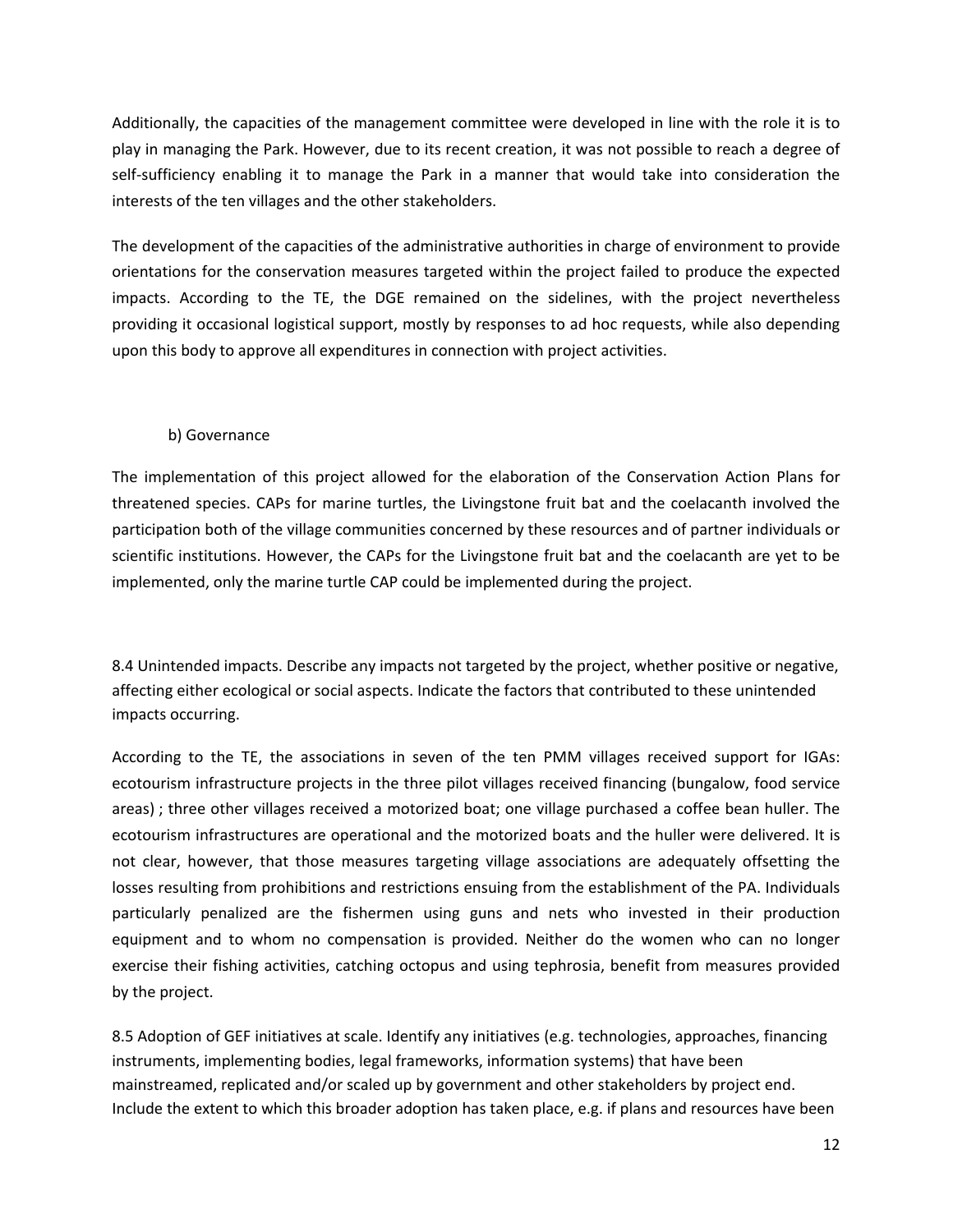established but no actual adoption has taken place, or if market change and large-scale environmental benefits have begun to occur. Indicate how project activities and other contextual factors contributed to these taking place. If broader adoption has not taken place as expected, indicate which factors (both project-related and contextual) have hindered this from happening.

There is no adoption of the project initiatives mentioned in the TE, or in the PIR.

### **9. Lessons and recommendations**

9.1 Briefly describe the key lessons, good practices, or approaches mentioned in the terminal evaluation report that could have application for other GEF projects.

There is no lesson formulated in the TE.

9.2 Briefly describe the recommendations given in the terminal evaluation.

The following recommendations are formulated in the TE:

- (1) Integral application of the UNDP procedures for National Execution (NEX) could improve project management efficiency by reducing delays currently experienced in payments. However, the Government will need to see that the executing agency possesses the requisite capacities in terms of expertise and availability of human and material resources, so that it is capable of applying this procedure in an effective and efficient manner.
- (2) When elaborating any new logframe, establish the budget on the basis of expected results and activities planned to achieve such results within the structure of the logframe, and provide an organizational chart specifying functional and line relationships among the entities and individuals involved in the project.
- (3) Set up a time-management system in order to monitor the time allotted by the technical staff to project activities.
- (4) When establishing new PAs, locate the coordination office in close proximity to the intervention area in order to optimize management efficiency and activities.
- (5) When entering into an agreement with an agency to provide technical support, ensure that the level of the support provided is adapted to the needs and capacities of the field team and not limited to administrative support.

## **10. Quality of the Terminal Evaluation Report**

A six point rating scale is used for each sub-criteria and overall rating of the terminal evaluation report (Highly Satisfactory to Highly Unsatisfactory)

| Criteria                       | <b>GEF EO comments</b>                     | Rating |
|--------------------------------|--------------------------------------------|--------|
| To what extent does the report | The report contains an adequate assessment |        |